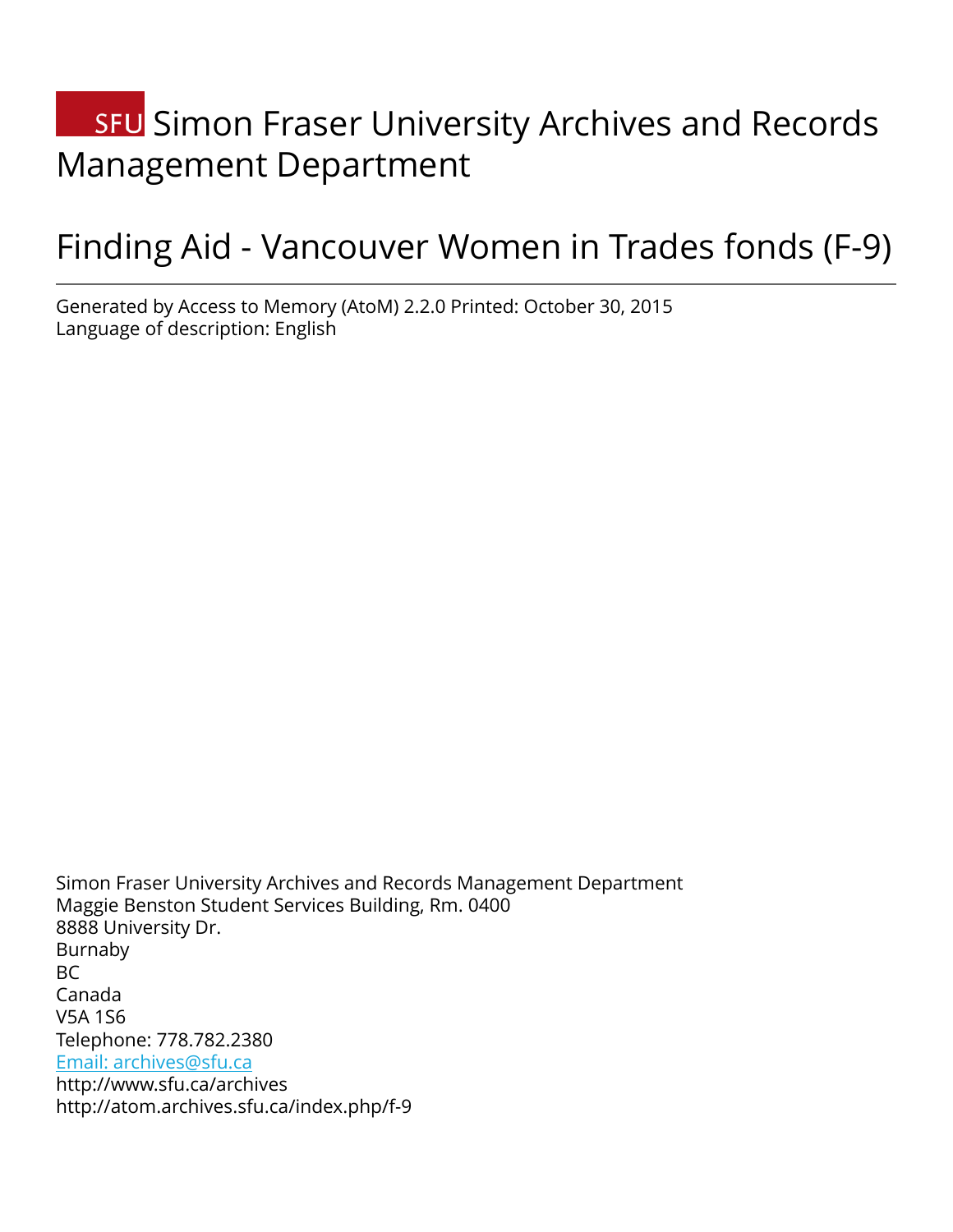# Table of contents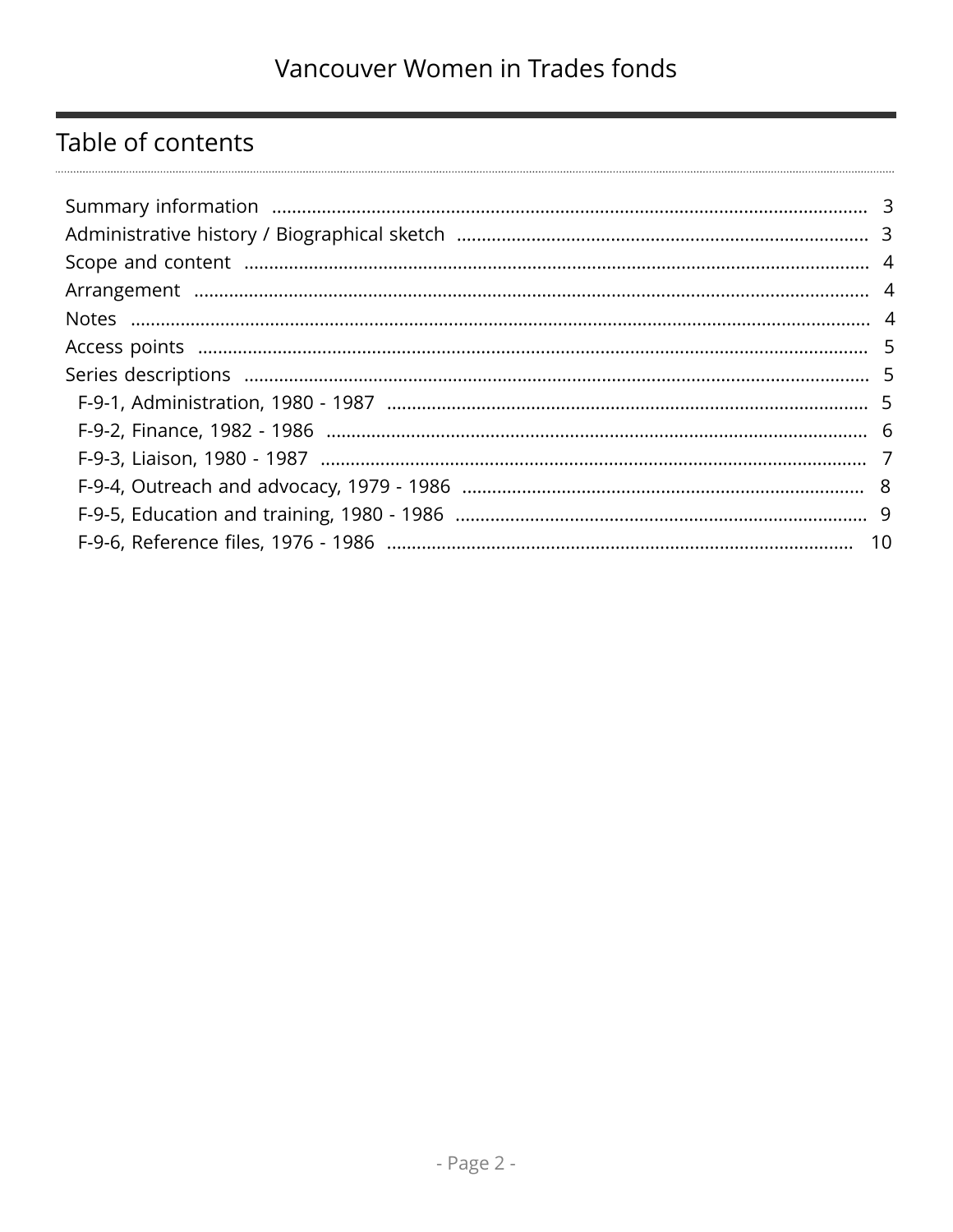# <span id="page-2-0"></span>Summary information

| Repository:                                     | Simon Fraser University Archives and Records Management<br>Department |
|-------------------------------------------------|-----------------------------------------------------------------------|
| Title:                                          | Vancouver Women in Trades fonds                                       |
| ID:                                             | $F-9$                                                                 |
| Date:                                           | 1976 - 1987 (date of creation)                                        |
| Physical description:                           | 88 cm of textual records<br>4 photographs                             |
| Dates of creation,<br>revision and<br>deletion: |                                                                       |
| Note [generalNote]:                             | PHYSICAL DESCRIPTION: 4 photographs located in F-9-4-0-7              |

# <span id="page-2-1"></span>Administrative history / Biographical sketch

#### Note

The Vancouver Women in Trades Association (VWITA) was formed in 1979 and incorporated under the British Columbia Societies Act in 1983. It became inactive in 1987. The organization functioned as an advocacy and support group for women working in, or seeking to work in trades and technology. It sought to facilitate contact among tradeswomen, improve their working conditions, promote greater representation of women in skilled, blue-collar occupations, and further women's access to trades education and training. In pursuing these goals, the Association frequently acted in liaison with other groups, government agencies, unions, businesses and educational institutions. The group also maintained links with other Women in Trades Associations across Canada, including the Women in Trades Kootenay Council. Membership in VWITA generally ranged between forty and fifty women. Annual general meetings and regular monthly meetings were forums for collective decision making, while a number of elected standing committees and coordinators initially carried out on-going business. In 1983 one paid staff position was created (Office Administrator) and in 1985 staff was expanded to three (Office Coordinator, Research Coordinator and Liaison Coordinator). These positions were primarily funded through government grants. Prior to the Association's incorporation in 1983, it was also known as the B.C. Women in Trades and the Women in Trades Association of B.C. Officers of the organizations included Joan Blair, Judy Doll, Alison Stewart, Carolyn Sawyer, Kate Braid, Suzanne Gerard, and Lynn Ryan.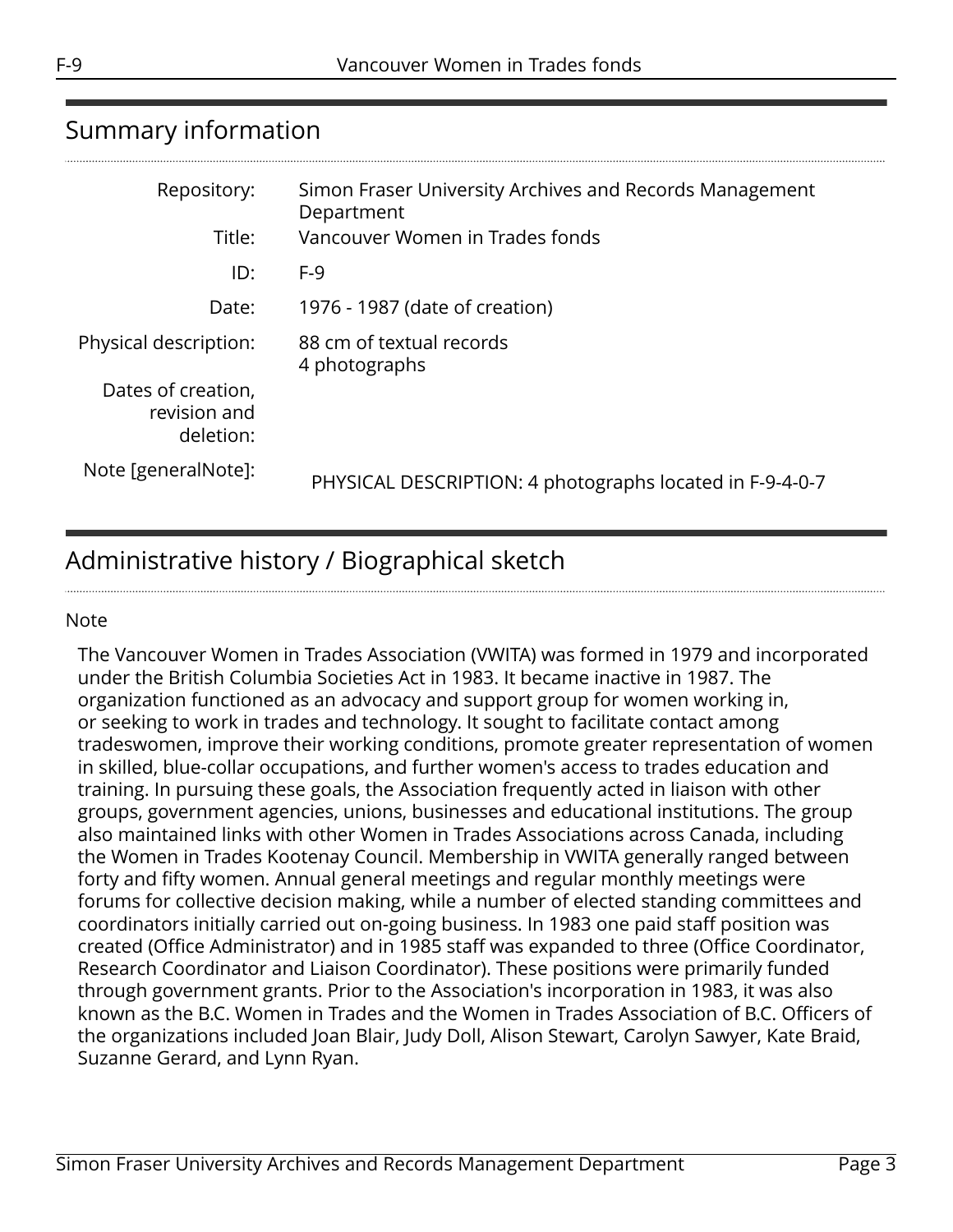# Custodial history

The Vancouver Women in Trades Association originally operated out of members' houses, then maintained a base in the offices of the Vancouver Status of Women organization. Upon dissolution, its records passed into the possession of one of its members, Carlyal Gittens, and subsequently to another member, Kate Braid.

# <span id="page-3-0"></span>Scope and content

The fonds of the Vancouver Women in Trades Association consists of records created and received in the course of administering the organization and providing support and advocacy for women working in trades and technology in the Vancouver area. Activities documented include annual and monthly meetings; office administration and funding; liaison with other groups; advisory work on vocational curricula; outreach projects; and advocacy around specific issues. Document types include constitution, minutes, correspondence, logbooks, worksheets, policy statements, briefs, reports, speeches, questionnaires, and photographs and illustrations. The fonds also contains published reference material, whose publication dates in some instances precede the foundation of the Association itself.

# <span id="page-3-2"></span>**Notes**

# Title notes

Source of title proper: Title of the fonds is based on the name of the organization.

# Immediate source of acquisition

The records were donated to the Archives by Kate Braid in 1996.

# <span id="page-3-1"></span>Arrangement

Records were originally used and maintained by the Association as a single unit of office files. Series titles and arrangement have been supplied by the archivist in order to facilitate intellectual access to the documents. The arrangement was chosen to reflect activities falling under a similar function and generating related records. Nevertheless, overlap among groupings occurs, and the entire file list for the fonds should be reviewed to determine the existence of all files on a particular subject. Researchers should also be aware that strict chronological and alphabetical order was not originally maintained within files nor has it been supplied by the archivist.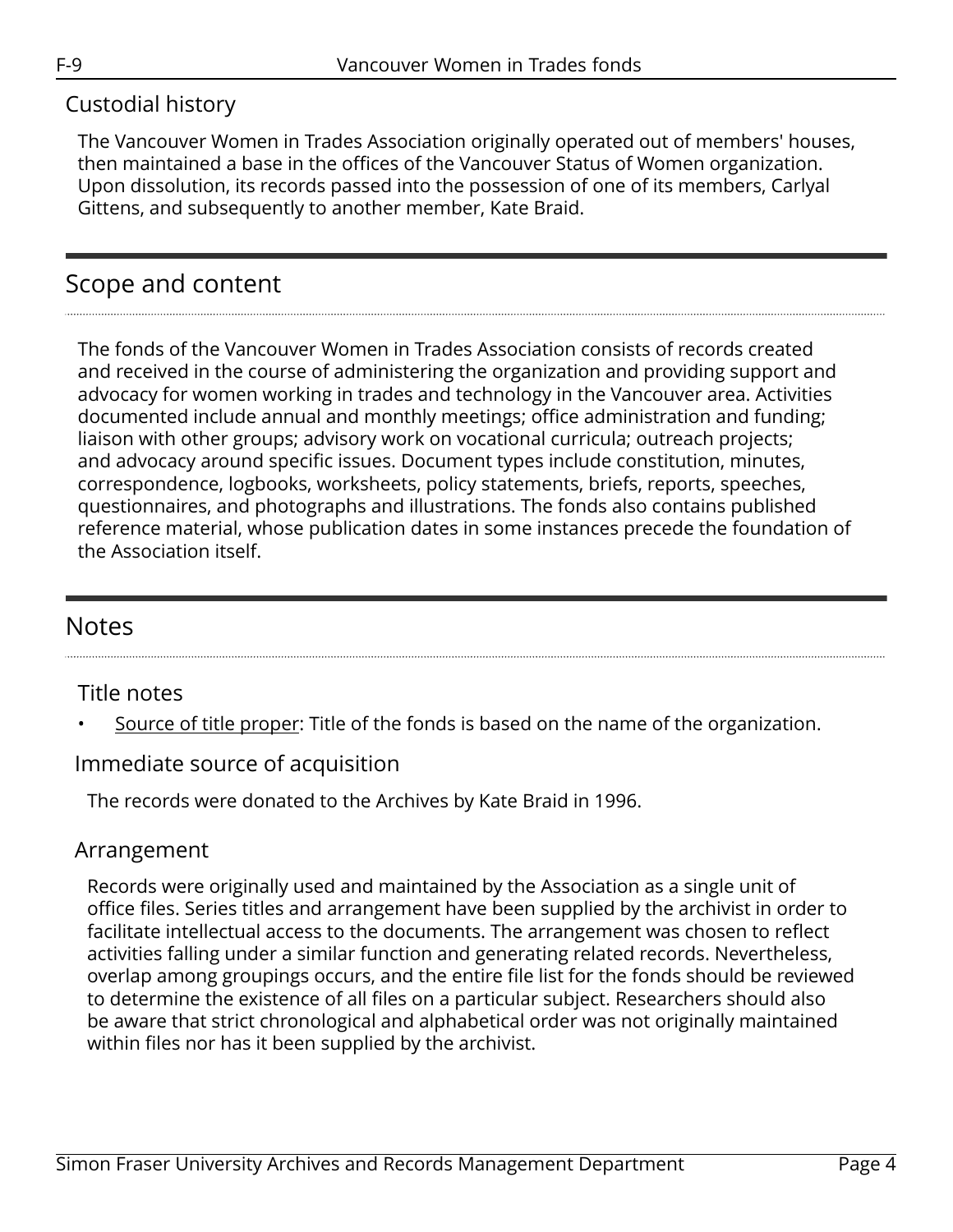## Restrictions on access

Some files contain personal or confidential information. Access to these files may be restricted as stipulated by Archives policy or the donor. Access to files marked 'restricted in whole' will be provided only through a research agreement. Files marked 'pending review' must be reviewed by an archivist prior to release, and as a result of the review access restrictions may apply. Please see the file lists and consult the archivist for more details.

## Finding aids

File list is available.

# Related material

Consult the inventory of the Kate Braid fonds (F 10) for additonal material on women in trades.

## Accruals

All accessions have been processed as of March 2006. No further accruals are expected.

## Other notes

- Publication status: published
- Level of detail: Full
- Status description: Revised

# <span id="page-4-0"></span>Access points

- Vancouver Status of Women
- Braid, Kate
- Gittens, Carlyal
- Photographic material (documentary form)
- Textual record (documentary form)
- Labour (subject)
- Women (subject)

# <span id="page-4-1"></span>Series descriptions

# <span id="page-4-2"></span>Series F-9-1: Administration

Date: 1980 - 1987 (date of creation)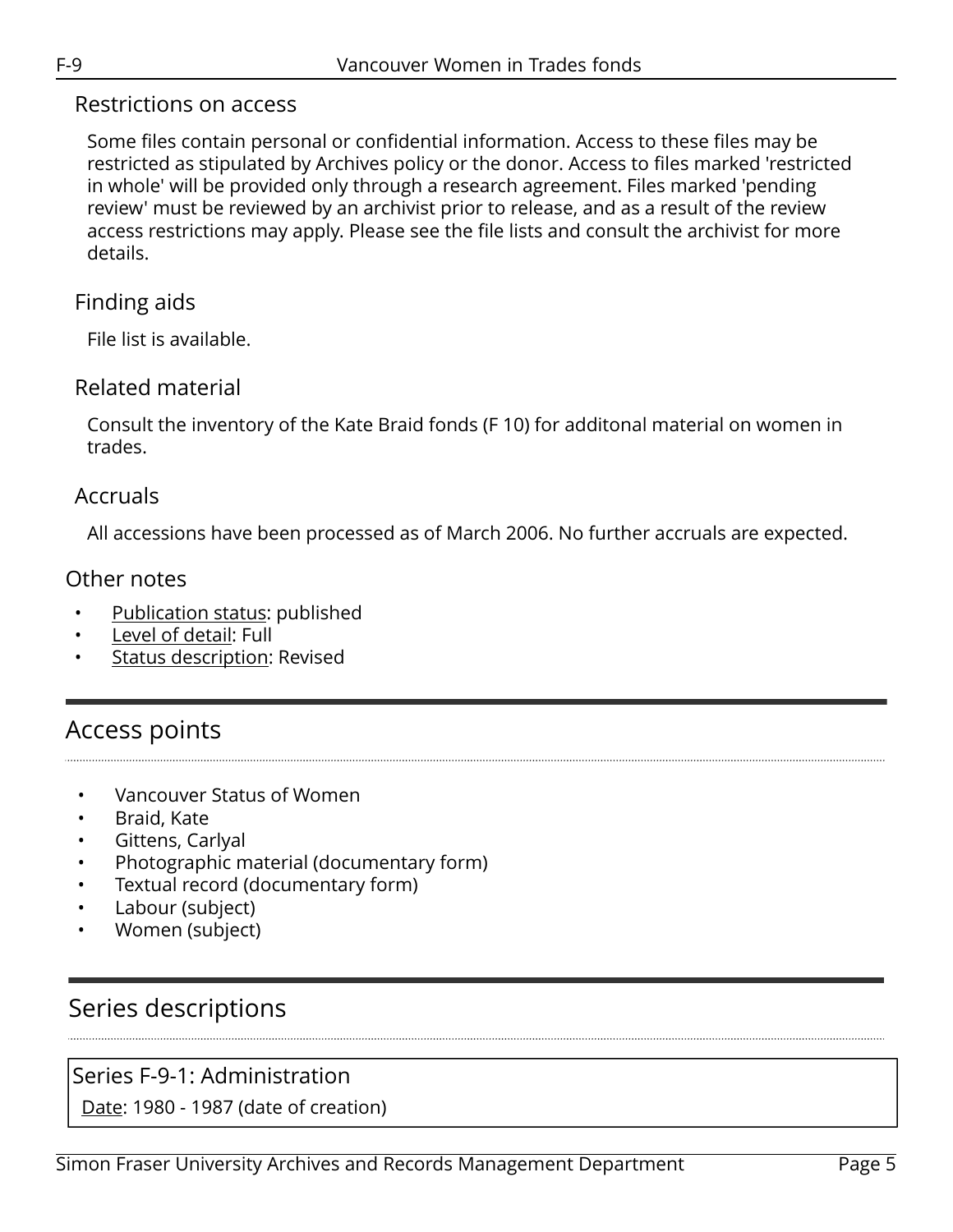### Scope and content:

Series consists of records relating to the administration of the organization. Activities documented include the drafting of the constitution, incorporation, annual general and monthly meetings, and staffing. Included are the constitution, drafts, minutes, correspondence, and office logbooks, as well as records relating to membership, personnel, and operating policies.

Physical description: 19 cm of textual records

Note:

Minutes, for all but one meeting, are lacking for the years 1982-1983.

| File / item list |                                                   |             |                        |           |
|------------------|---------------------------------------------------|-------------|------------------------|-----------|
| Ref code         | Title                                             | Dates       | Access status          | Container |
| $F-9-1-0-0-1$    | File - Correspondence 1/5                         | 1980 - 1982 | Pending review         | $9 - 1$   |
| $F-9-1-0-0-1.1$  | File - Correspondence 1/5                         | 1980 - 1982 | Restricted in<br>whole | $9 - 1$   |
| $F-9-1-0-0-2$    | File - Correspondence 2/5                         | 1981 - 1985 | Pending review         | $9 - 1$   |
| $F-9-1-0-0-3$    | File - Correspondence 3/5                         | 1983 - 1986 | Pending review         | $9 - 1$   |
| $F-9-1-0-0-4$    | File - Correspondence 4/5                         | 1984 - 1986 | Pending review         | $9 - 1$   |
| $F-9-1-0-0-5$    | File - Correspondence 5/5                         | 1985        | Pending review         | $9 - 1$   |
| $F-9-1-0-0-6$    | File - Incorporation                              | 1982 - 1985 | Pending review         | $9 - 1$   |
| $F-9-1-0-0-7$    | File - Logbook 1                                  | 1983 - 1984 | Restricted in<br>whole | $9 - 1$   |
| $F-9-1-0-0-8$    | File - Logbook 2                                  | 1985 - 1986 | Restricted in<br>whole | $9 - 1$   |
| $F-9-1-0-0-9$    | File - Membership                                 | 1984 - 1986 | Pending review         | $9 - 2$   |
| $F-9-1-0-0-10$   | File - Minutes of annual general<br>meetings      | 1984 - 1987 | Pending review         | $9 - 2$   |
| $F-9-1-0-0-11$   | File - Minutes of monthly and<br>special meetings | 1980 - 1987 | Pending review         | $9 - 2$   |
| $F-9-1-0-0-12$   | File - Personnel                                  | 1983 - 1985 | Restricted in<br>whole | $9 - 2$   |

<span id="page-5-0"></span>Series F-9-2: Finance

Date: 1982 - 1986 (date of creation)

Scope and content:

Series consists of records relating to the funding of the organization. It includes correspondence, funding proposals, worksheets and budget forecasts, and documents relating to the administration of government grants.

Physical description: 6 cm of textual records

| File / item list |                           |             |                |           |
|------------------|---------------------------|-------------|----------------|-----------|
| Ref code         | Title                     | Dates       | Access status  | Container |
| $F-9-2-0-0-1$    | File - Canada Works grant | 1985 - 1986 | Pending review | $9 - 2$   |

Simon Fraser University Archives and Records Management Department Page 6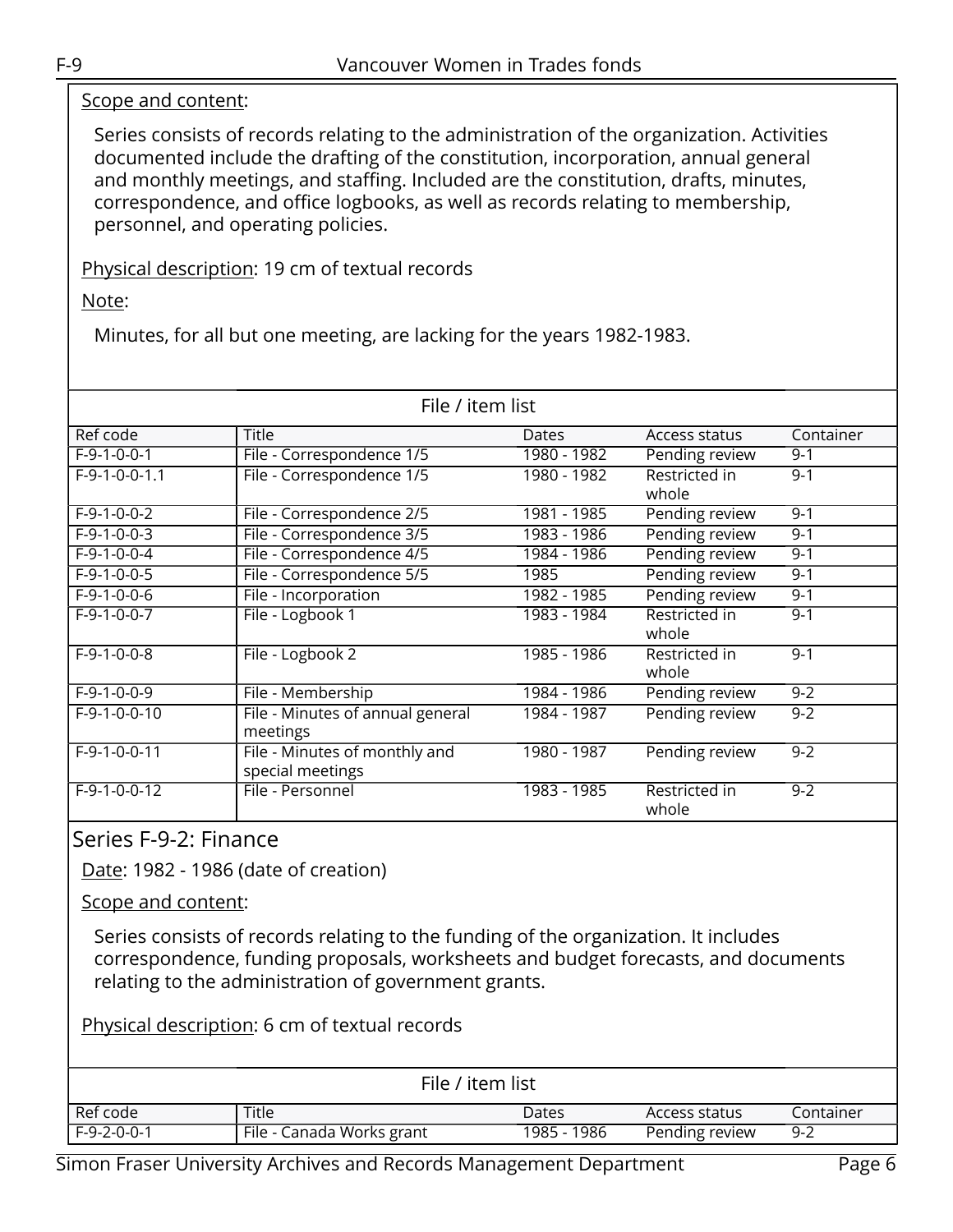| l F-9-2-0-0-2 | File - Challenge '85 grant   | 1985 - 1986 | Pending review | $9 - 2$ |
|---------------|------------------------------|-------------|----------------|---------|
| F-9-2-0-0-3   | File - Funding proposals 1/2 | 1982 - 1985 | Pending review | -9-2    |
| l F-9-2-0-0-4 | File - Funding proposals 2/2 | 1983 - 1986 | Pending review | $9 - 2$ |

## <span id="page-6-0"></span>Series F-9-3: Liaison

Date: 1980 - 1987 (date of creation)

### Scope and content:

Series consists of records relating to the Association's work with other organizations, government agencies, and with other Women in Trades groups. Activities documented include a national conference in 1980 and participation on a number of advisory committees, among them the Advisory Committee on Training and Employment of Women (ACTEW), established by the Provincial Apprenticeship Board in 1981; the Women's Advisory Committee on Training Access (WACT), an ad hoc group formed in 1983 to lobby for revisions to the Training Access (TRAC) learning modules used by vocational institutes; the Women's Employment and Training Coalition (WETC); and the Women's Skills Development Society. Series includes correspondence, minutes, reports, briefs, newsletters and course-related materials.

Physical description: 21 cm of textual records

#### Access points:

- Advisory Committee on Training and Employment of Women
- Women's Advisory Committee on Training Access
- Women's Employment and Training Coalition
- Women's Skills Development Society

| File / item list |                                                                                 |             |                        |           |
|------------------|---------------------------------------------------------------------------------|-------------|------------------------|-----------|
| Ref code         | <b>Title</b>                                                                    | Dates       | Access status          | Container |
| $F-9-3-0-0-1$    | File - Advisory Committee on<br>Training and Employment of<br>Women (ACTEW) 1/3 | 1983        | Pending review         | $9 - 3$   |
| $F-9-3-0-0-2$    | File - Advisory Committee on<br>Training and Employment of<br>Women (ACTEW) 2/3 | 1983 - 1986 | Pending review         | $9 - 3$   |
| $F-9-3-0-0-3$    | File - Advisory Committee on<br>Training and Employment of<br>Women (ACTEW) 3/3 | 1984 - 1985 | Pending review         | $9 - 3$   |
| $F-9-3-0-0-4$    | File - Canada Employment and<br>Immigration Commission (CEIC)                   | 1984 - 1986 | Restricted in<br>whole | $9 - 3$   |
| $F-9-3-0-0-5$    | File - Ministry of Labour, Women's<br>Office                                    | 1983 - 1985 | Pending review         | $9 - 3$   |
| $F-9-3-0-0-6$    | File - Other Women in Trades<br>groups                                          | 1980 - 1984 | Pending review         | $9 - 3$   |
| $F-9-3-0-0-7$    | File - Women in Trades national<br>conference                                   | 1980        | Pending review         | $9 - 3$   |
| $F-9-3-0-0-8$    | File - Women's Advisory Committee<br>on Training Access (WACT - TRAC)<br>1/3    | 1983 - 1984 | Pending review         | $9 - 3$   |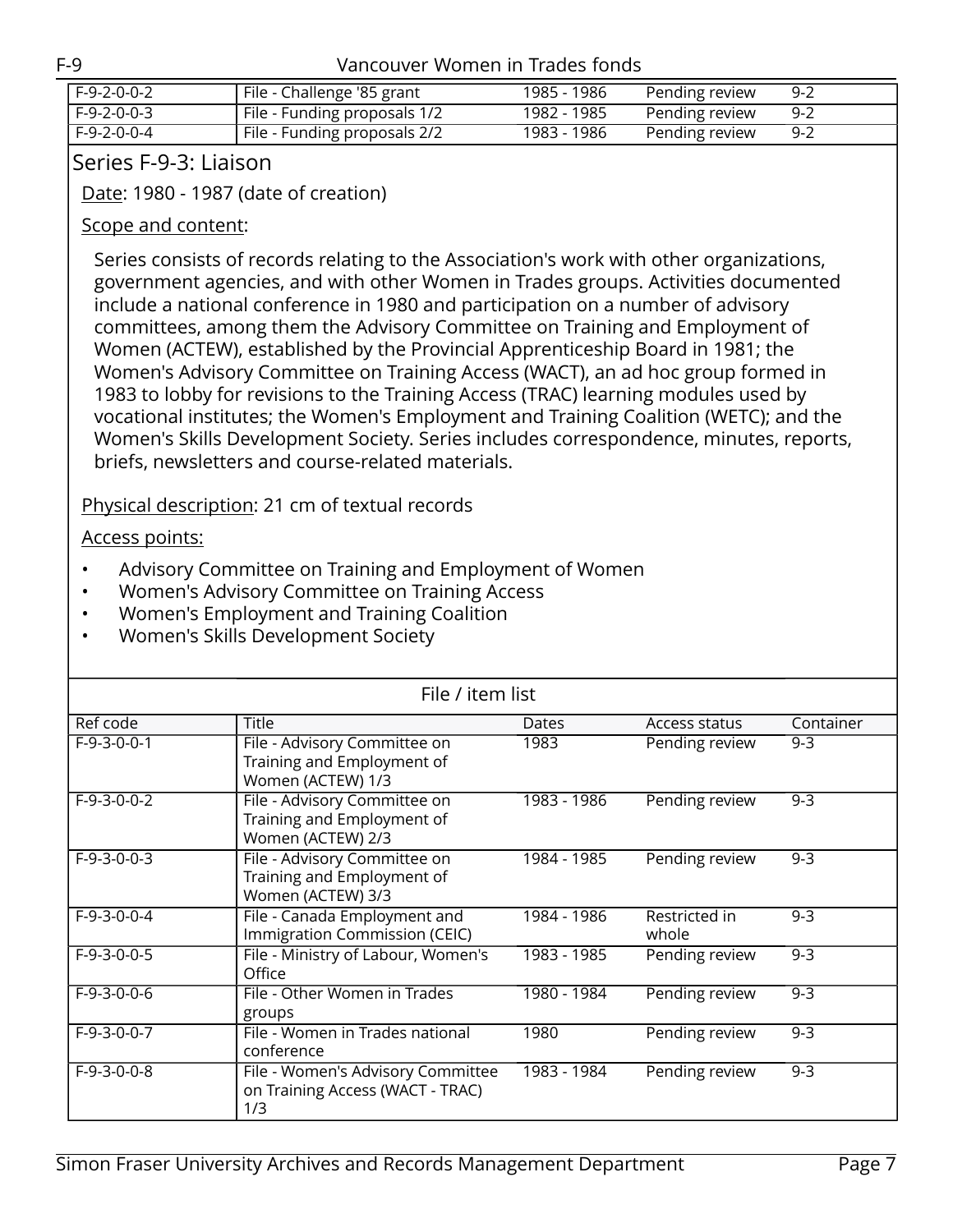#### F-9 Vancouver Women in Trades fonds

| $F-9-3-0-0-9$  | File - Women's Advisory Committee<br>on Training Access (WACT - TRAC)<br>2/3 | 1984        | Pending review | $9 - 4$ |
|----------------|------------------------------------------------------------------------------|-------------|----------------|---------|
| $F-9-3-0-0-10$ | File - Women's Advisory Committee<br>on Training Access (WACT - TRAC)<br>3/3 | [ca 1984]   | Pending review | $9 - 4$ |
| $F-9-3-0-0-11$ | File - Women's Employment and<br>Training Coalition (WETC) 1/2               | 1985 - 1986 | Pending review | $9 - 4$ |
| $F-9-3-0-0-12$ | File - Women's Employment and<br>Training Coalition (WETC) 2/2               | 1985 - 1987 | Pending review | $9 - 4$ |
| $F-9-3-0-0-13$ | File - Women's Skill Development<br>Society                                  | 1985        | Pending review | $9 - 4$ |

## <span id="page-7-0"></span>Series F-9-4: Outreach and advocacy

Date: 1979 - 1986 (date of creation)

### Scope and content:

Series consists of records relating to the promotion of women's entry into trades occupations, gathering and dissemination of information about women and trades, and advocacy around specific cases, issues, and events, including sexual harassment and affirmative action. Activities documented include questionnaires circulated on women in trades in 1980 and 1985; speaking engagements and presentations; and an outreach project aimed at high-school students, undertaken in conjunction with the Pacific Vocational Institute and the Society of Canadian Women in Science and Technology (SCWIST) in 1984-1985. Series includes correspondence, briefs, speeches, questionnaires, graphic materials and photographs, as well as published reference materials.

Physical description: 25 cm of textual records

4 photographs

Note:

Physical description: 4 photographs located in F-9-4-0-7

## Access points:

- Pacific Vocational Institute
- Society for Canadian Women in Science and Technology

| File / item list |                                 |             |                      |           |
|------------------|---------------------------------|-------------|----------------------|-----------|
| Ref code         | <b>Title</b>                    | Dates       | <b>Access status</b> | Container |
| $F-9-4-0-0-1$    | File - Advocacy, general 1/2    | 1982 - 1984 | Pending review       | $9 - 4$   |
| $F-9-4-0-0-2$    | File - Advocacy, general 2/2    | 1982 - 1986 | Pending review       | $9 - 4$   |
| $F-9-4-0-0-3$    | File - Affirmative action       | 1985        | Pending review       | 9-4       |
| $F-9-4-0-0-4$    | File - Briefs and speeches 1/3  | 1980 - 1985 | Pending review       | $9 - 5$   |
| $F-9-4-0-0-5$    | File - Briefs and speeches 2/3  | 1981 - 1985 | Pending review       | $9 - 5$   |
| $F-9-4-0-0-6$    | File - Briefs and speeches 3/3  | 1981 - 1985 | Pending review       | $9 - 5$   |
| $F-9-4-0-0-7$    | File - Graphics                 | 1981 - 1982 | Pending review       | $9 - 5$   |
| $F-9-4-0-0-8$    | File - High school outreach 1/2 | 1984 - 1985 | Pending review       | $9 - 5$   |
| $F-9-4-0-0-9$    | File - High school outreach 2/2 | 1984 - 1985 | Pending review       | $9 - 5$   |
| F-9-4-0-0-10     | File - Outreach materials       | 1980 - 1982 | Pending review       | $9 - 5$   |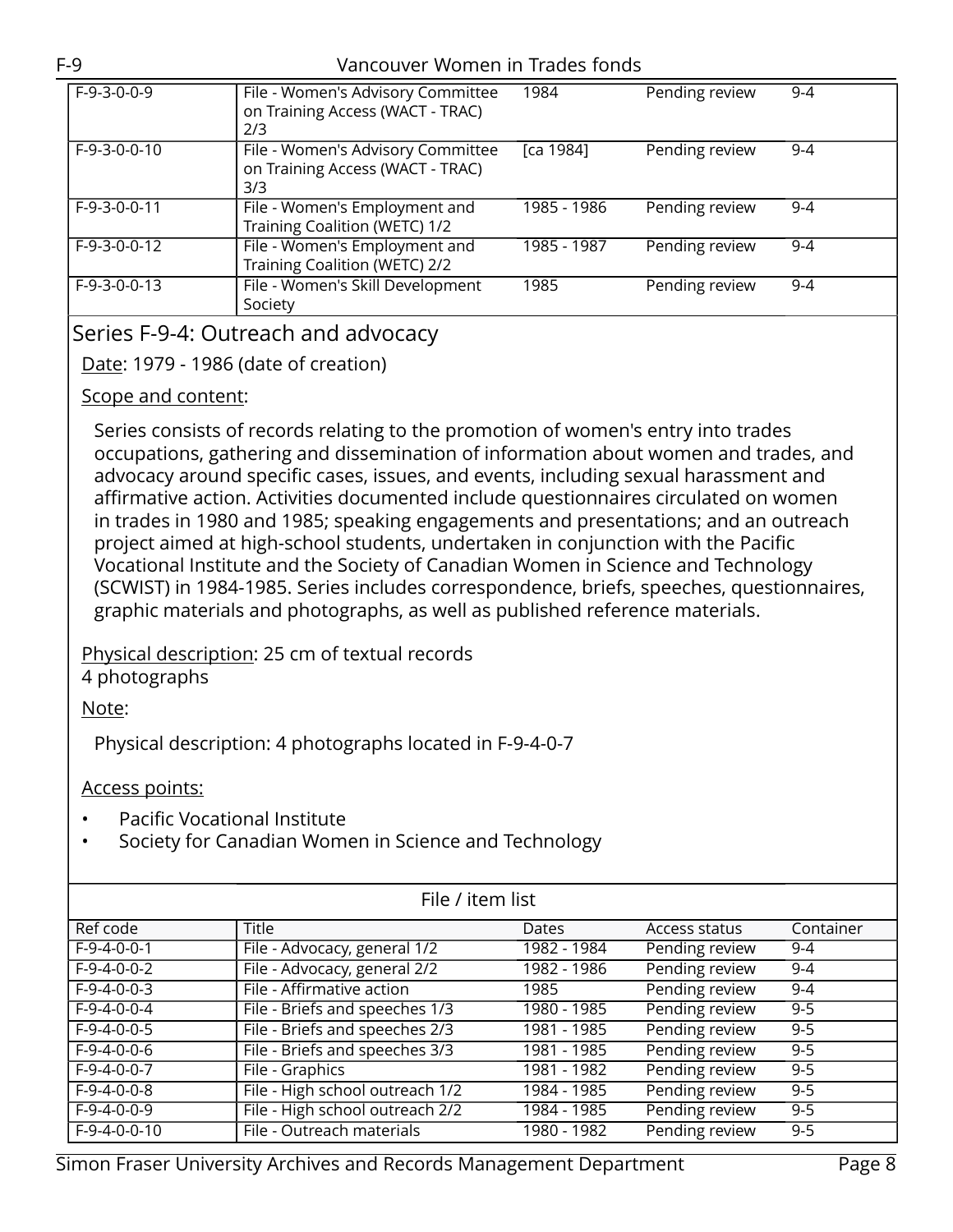#### F-9 Vancouver Women in Trades fonds

| $F-9-4-0-0-11$ | File - Pratt and Whitney dismissals | 1980 - 1982 | Open               | $9 - 6$ |
|----------------|-------------------------------------|-------------|--------------------|---------|
|                | case                                |             |                    |         |
| $F-9-4-0-0-12$ | File - Presentations                | 1981 - 1986 | Open               | $9-6$   |
| $F-9-4-0-0-13$ | File - Public relations             | 1980 - 1985 | Open               | $9-6$   |
| $F-9-4-0-0-14$ | File - Questionnaire on women in    | 1980        | Restricted in      | $9 - 6$ |
|                | trades                              |             | whole              |         |
| $F-9-4-0-0-15$ | File - Questionnaire on women in    | 1985        | Restricted in part | 9-6     |
|                | trades                              |             |                    |         |
| $F-9-4-0-0-16$ | File - Sexual harassment            | 1979 - 1985 | Restricted in      | $9 - 6$ |
|                |                                     |             | whole              |         |
| $F-9-4-0-0-17$ | File - Speaking requests filled     | 1985 - 1986 | Open               | $9 - 6$ |

# <span id="page-8-0"></span>Series F-9-5: Education and training

## Date: 1980 - 1986 (date of creation)

#### Scope and content:

Series consists of records relating to the Association's work documenting and promoting women's access to education and training in trades and technology. Files reflect its concerns with apprenticeships and vocational programmes; activities relating to the Pacific Vocational Institute, later reorganized as the British Columbia Institute of Technology, and the position of Women's Advocate there; and participation in seminars and public forums on training, the workplace, and women's employment opportunities. Series includes correspondence, briefs, course and program outlines, and some government publications.

#### Physical description: 12 cm of textual records

#### Access points:

- Pacific Vocational Institute
- British Columbia Institute of Technology

| File / item list |                                                                                                                    |             |                |           |
|------------------|--------------------------------------------------------------------------------------------------------------------|-------------|----------------|-----------|
| Ref code         | Title                                                                                                              | Dates       | Access status  | Container |
| $F-9-5-0-0-1$    | File - Apprenticeships                                                                                             | 1981 - 1986 | Pending review | $9-6$     |
| $F-9-5-0-0-2$    | File - Colleges                                                                                                    | 1980 - 1985 | Pending review | 9-6       |
| $F-9-5-0-0-3$    | File - Expanding Employment<br>Opportunities for Women seminar                                                     | 1985        | Pending review | $9 - 6$   |
| $F-9-5-0-0-4$    | File - Manpower training cuts public<br>forum                                                                      | 1981 - 1982 | Pending review | $9 - 6$   |
| $F-9-5-0-0-5$    | File - Pacific Vocational Institute 1/2                                                                            | 1980 - 1982 | Pending review | $9 - 7$   |
| $F-9-5-0-0-6$    | File - Pacific Vocational Institute 2/2                                                                            | 1980 - 1985 | Pending review | $9 - 7$   |
| $F-9-5-0-0-7$    | File - Trades courses for women                                                                                    | 1980 - 1985 | Open           | $9 - 7$   |
| $F-9-5-0-0-8$    | File - Women Exploring Non-<br><b>Traditional Occupations (WENTO)</b><br>course, Vancouver Vocational<br>Institute | 1985 - 1986 | Pending review | $9 - 7$   |
| $F-9-5-0-0-9$    | File - Women's Advocate, British<br>Columbia Institute of Technology                                               | 1985        | Open           | $9 - 7$   |
| $F-9-5-0-0-10$   | File - Workplace in Transition<br>seminar                                                                          | 1983 - 1984 | Open           | $9 - 7$   |